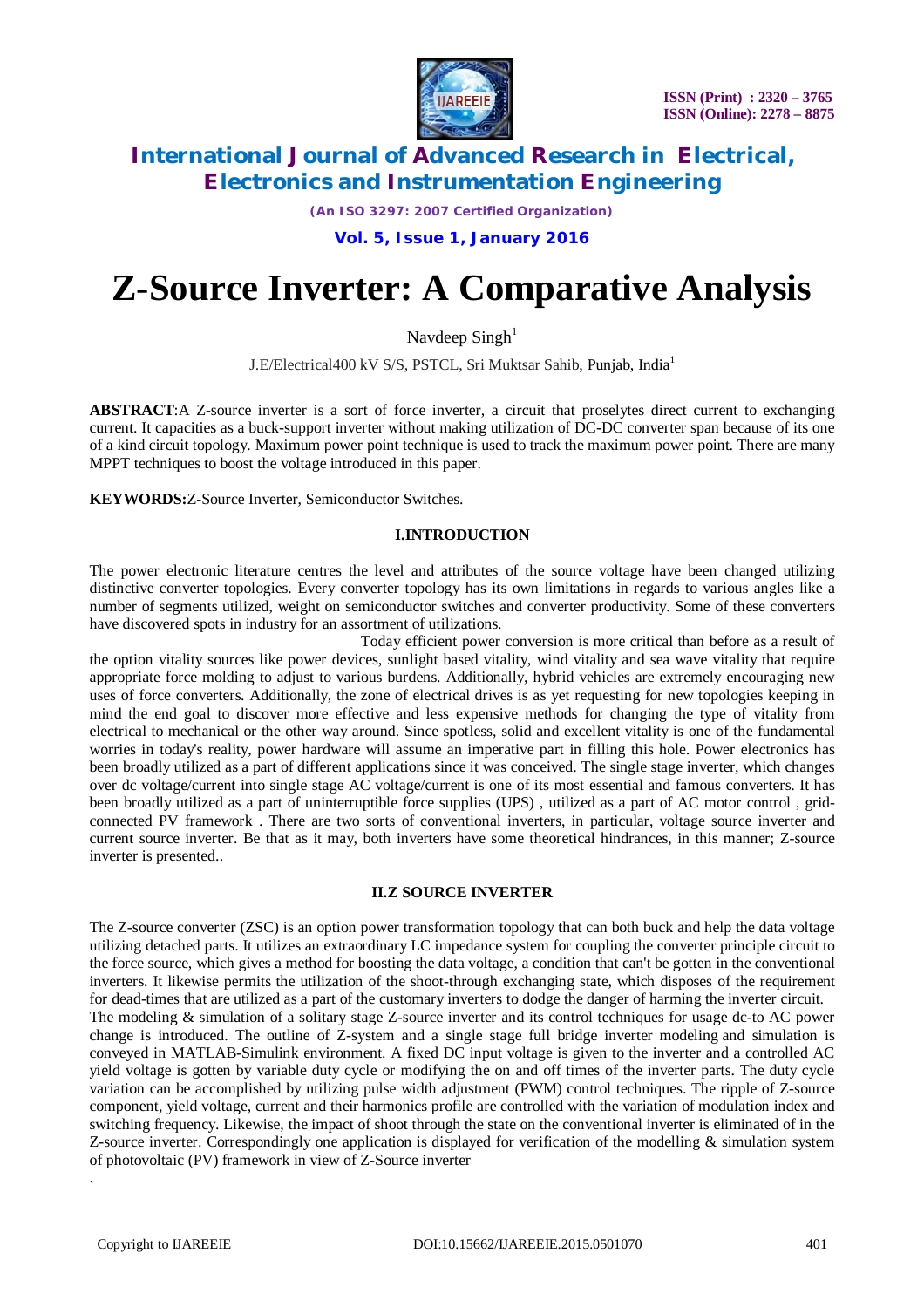

*(An ISO 3297: 2007 Certified Organization)*

### **Vol. 5, Issue 1, January 2016**



Fig 1 : Conventional Z source inverter

Switches used in the converter can be a combination of switching devices and anti-parallel diode as shown in Fig. 3.3. Six switches are used in the circuit; each is traditionally composed of a power transistor and an anti-parallel (or freewheeling) diode to provide bidirectional current flow and unidirectional voltage blocking capability.

#### **III. EQUIVALENT CIRCUIT**

The novel element of the Z-source inverter is that the yield AC voltage can be any worth somewhere around zero and boundlessness paying little heed to the information DC voltage. That is, the Z-source inverter is a buck–boost inverter that has an extensive variety of possible voltage. The customary V-and I-source inverters can't give such component. The primary element of the Z-source is executed by giving entryway beats including the shoot-through heartbeats. Amid the shoot-through state, the yield terminals of the inverter are shorted and the yield voltage to the heap is zero. The yield voltage of the shoot through state is zero, which is the same as the conventional zero states, in this manner the obligation proportion of the dynamic states must be kept up to yield a sinusoidal voltage, which implies shootthrough just replaces a few or the greater part of the customary zero states



Shoot through state: During shoot through as appeared in figure 3.5, the capacitor charges the inductors, and the current through the capacitor squares with the current through the inductor. In this mode, isolating the dc connection is from the air conditioner line. This shoot-through mode is to be utilized as a part of each exchanging cycle amid the customary zero vector period created by the PWM control. Contingent upon how much a voltage help is required, the shoot-through interim or its obligation cycle is resolved.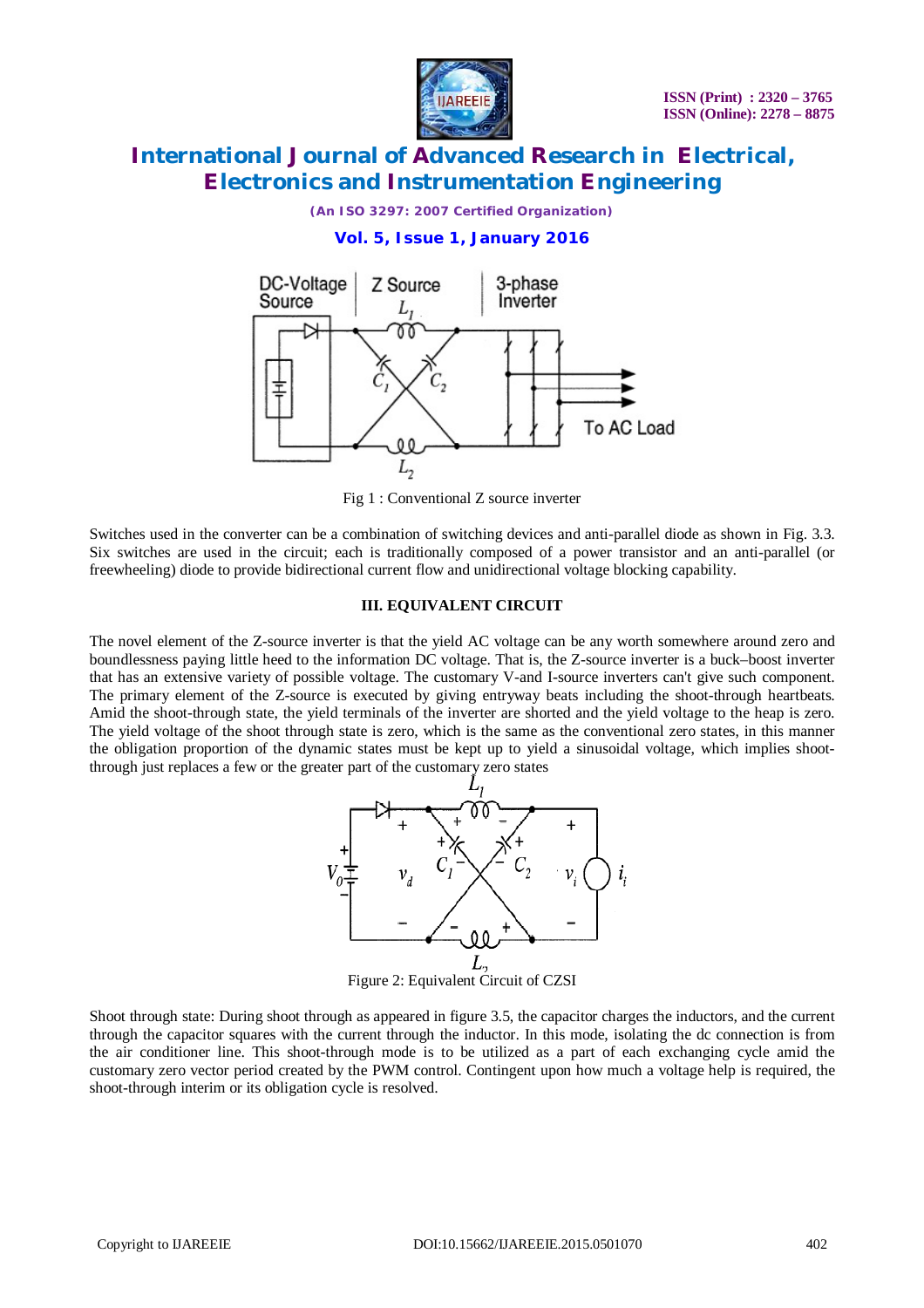

*(An ISO 3297: 2007 Certified Organization)*

### **Vol. 5, Issue 1, January 2016**



Fig 3 : Shoot-through method of CZSI

**A)Inductor**. In this mode, isolating the dc connection is from the air conditioner line. This shoot-through mode is to be utilized as a part of each exchanging cycle amid the customary zero vector period created by the PWM control. Contingent upon how much a voltage help is required, the shoot-through interim or its obligation cycle is resolved.

The reason for the inductor is to constrain the present swell through the gadgets amid help mode with shoot through a state. Amid shoot through mode, the reason for the inductors is to restrain the present swell through the gadgets. Essentially the inductor current increments directly and the voltage over the inductor is equivalent to the voltage crosswise over the capacitor.



Fig 4: Non Shoot-through mode of CZSI

The inverter bridge is operating in one of the two traditional zero vectors and shorting through either the upper or lower three device, thus acting as an open circuit viewed from the Z-source circuit. Again, under this mode, the inductor carry current, which contributes to the line current's harmonic reduction.

### **IV.ANALYSIS OF IMPEDANCE NETWORK**

Assuming that the two inductors (L1 and L2) have the same inductance (L) and two capacitors (C1 and C2) have the same capacitance.

From symmetrical circuit, the voltage across capacitors and inductors become:  $V_{C1} = V_{C2} = V_c$   $V_{L1} = V_{L2} = V_L$ Now, consider the non-shoot-through state. From Fig. 5, the voltage equations can be obtained as follows:  $V_{L} = V_{dc} - V_{c}$  $V_i = V_c - V_L = 2V_c - V_{dc}$ 

Now, consider the shoot-through state. From Fig. 6, the voltage equations can be obtained as follows:  $V_L = V_C$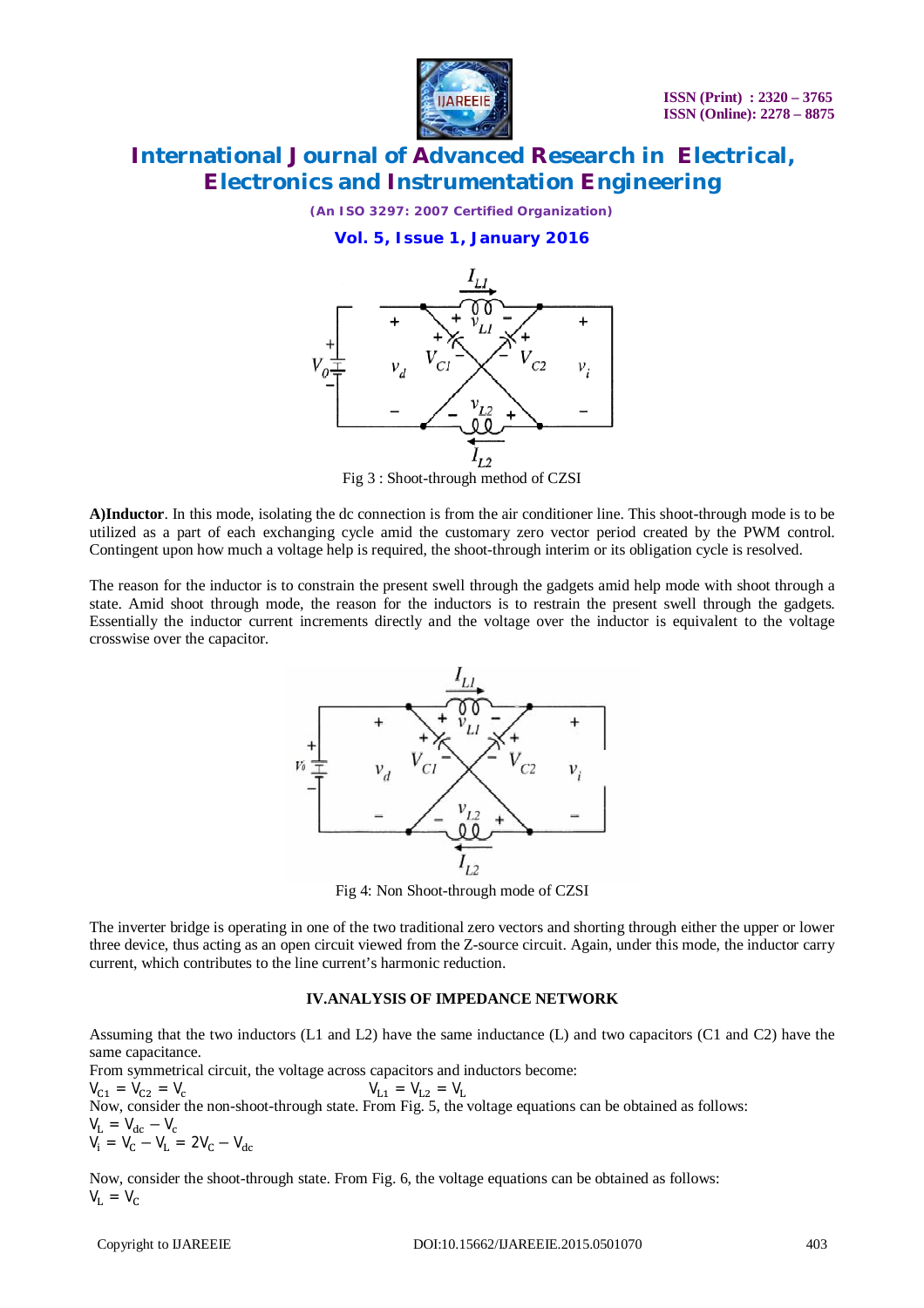

*(An ISO 3297: 2007 Certified Organization)*

### **Vol. 5, Issue 1, January 2016**

 $V_i = 0$ 

The peak inverter-bridge voltage of ZSI can be expressed as:  $\mathbf 1$ 

$$
V_i = BV_{dc} = \frac{1}{1-2D}V_{dc}
$$

**Where** 

 $V_i$  – is the input voltage.  $V_{dc}$  – is the DC bus voltage across the inverter bridge, when it is not short.

D – is the duty cycle of short through time interval.

 $B$  – is the voltage boost factor.

$$
B = \frac{1}{1-2D}
$$

Boost factor is determined by the shoot-through time interval over a switching cycle or the shoot-through duty ratio.

The voltage of capacitor  $C_1$  and  $C_2$  voltage is related to the input voltage by:

 $V_c = \frac{1-D}{1-2}$  $\frac{1-D}{1-2D}V_{dc}$ 

The voltage gain is defined as: Shorter shoot through duty ratio is used to generate the same ac output voltage.  $G = MB = \frac{V_{ac}}{V_{dc}}$ 

 $v_{\text{dc}/2}$ 

The maximum voltage gain is expressed as:

 $G_{\text{max}} = \text{MB} = (1 - \text{D}) \frac{1}{1 - \frac{1}{2}}$  $1 - 2D$ 

The required shoot-through duty ratio  $(T_0/T)$  is expressed as:  $D = \frac{G-1}{2C}$  $\frac{G-1}{2G-1}$  OR D =  $\frac{T_0}{T}$ T

The voltage stress on Z-source capacitor and inverter-bridge of the ZSI, respectively, are determined as:  $V_c = G V_{dc}$ 

$$
V_i = (2G - 1)V_{dc}
$$

The peak phase ac output voltage can be expressed as  $V_{ac} = M \frac{V_i}{2}$  $\frac{V_1}{2} = MB \frac{V_{dc}}{2}$ 

Where:<br>M

- Modulation index

Vac - Peak value of the ac output phase voltage.

B - Boost Factor

The boost factor B is determined by the modulation index M. The boost factor B can be controlled by duty cycle of the shoot-through zero state over the non-shoot through states of the PWM inverter. The shoot-through zero state does not affect PWM control of the inverter. Because, it equivalently produces the same zero voltage to the load terminal, the available shoot- through period is limited by the modulation index.

The modulation index also called as amplitude modulation ratio (M) which is the main control factor is defined as the ratio of amplitude of reference wave to the amplitude of carrier wave.

 $M = \frac{V_{ref}}{V}$  ${\rm v_{cw}}$ 

The linearity between the modulation index and the output voltage is achieved by under modulation index  $(M < 1)$ .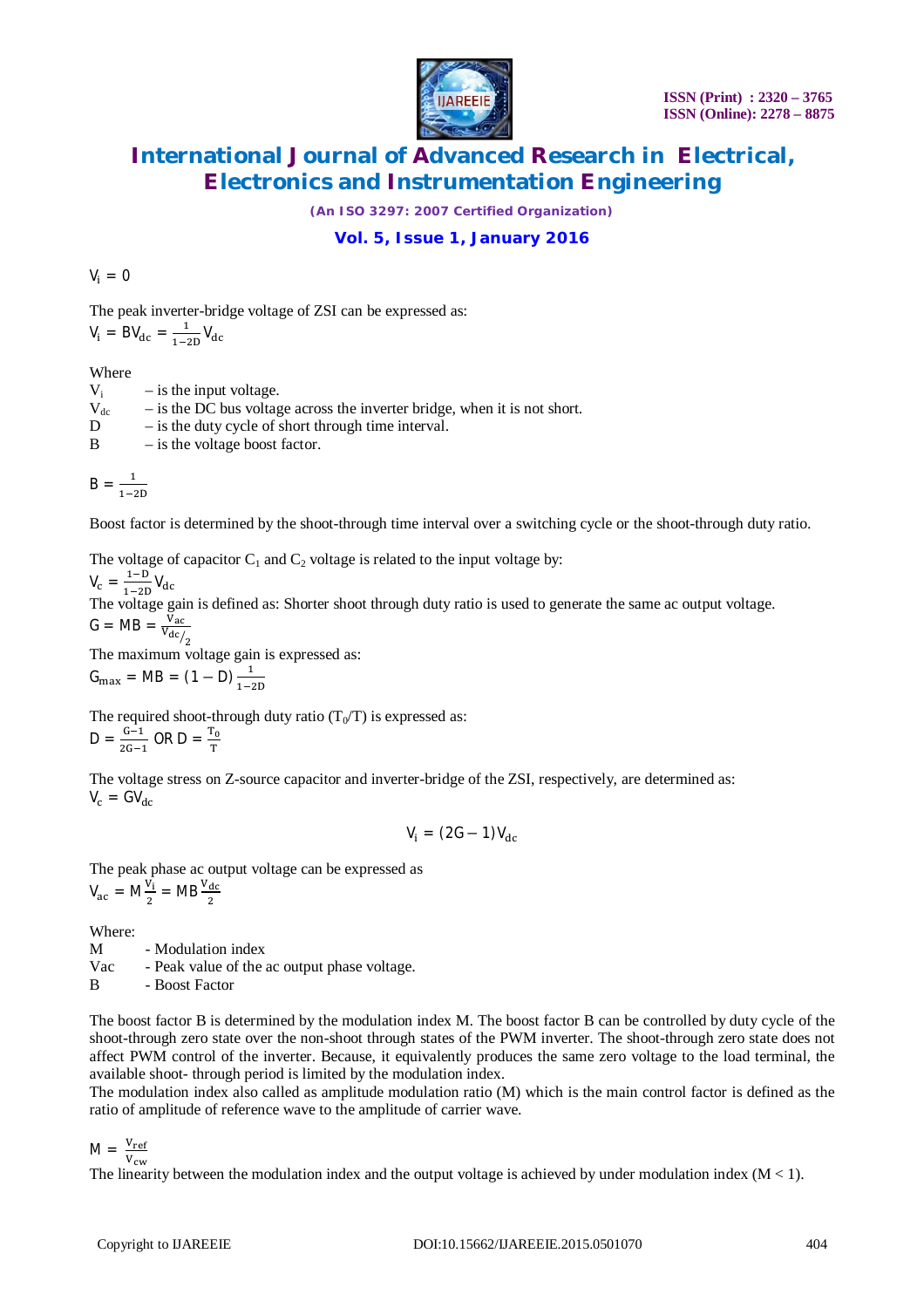

*(An ISO 3297: 2007 Certified Organization)*

### **Vol. 5, Issue 1, January 2016**

**B)Z source inverter with PV panel** : The produced power from Photovoltaic (PV) frameworks is in the structure DC (Direct Current). PV-associated inverters are fundamental for DC - AC transformation. For change of dc-ac in framework associated PV framework, there are a few sorts of topologies and inverter outlines are utilized as a part of existing establishments. Z-Source inverter is one of them. Unwavering quality, life range, and support needs ought to be ensured through long haul operation of a PV framework. Further diminishments of cost, size and weight are required for the PV frameworks.



Fig 5: Equivalent circuit of PV cell

**Principle** : The yield voltage waveform of the inverter can be square wave, semi square wave or low twisted sine wave. The yield voltage can be controlled (i.e. movable) with the assistance of drives of the switches. The Pulse width Modulation (PWM) systems are most usually used to control the yield voltage of inverters. Such inverters are called PWM inverters

Z source inverter operated with the combination of VSI(Voltage Source Inverter) and the CSI(Current Source Inverter). Normally the traditional inverters convert the DC voltage in to AC voltage.



Fig 6 – Basic Circuit of Z source Inverter

Z source dislike the conventional inverter it is buck or support the voltage at the most extreme level. The impedance system is associated which is utilized to help the voltage to most extreme level and it go about as a channel. The structure is as appeared in Figure. Z-source inverters are single-stage electronic force converters which have both voltage-buck and help abilities. A Z-source inverter is proposed, which can work at wide range load (even no-heap) with little inductor, taking out the likelihood of the dc-join voltage drops, and streamlining the inductor and controller outline. The Z-source inverter is a buck–boost inverter that has an extensive variety of possible voltage. The conventional V-and I-source inverters can't give such component. This shoot-through zero state is illegal in the conventional V-source inverter, since it would bring about a shoot through. The shoot-through zero state, which can be produced by seven distinctive routes: shoot-through by means of any one stage leg, blends of any two stage legs, and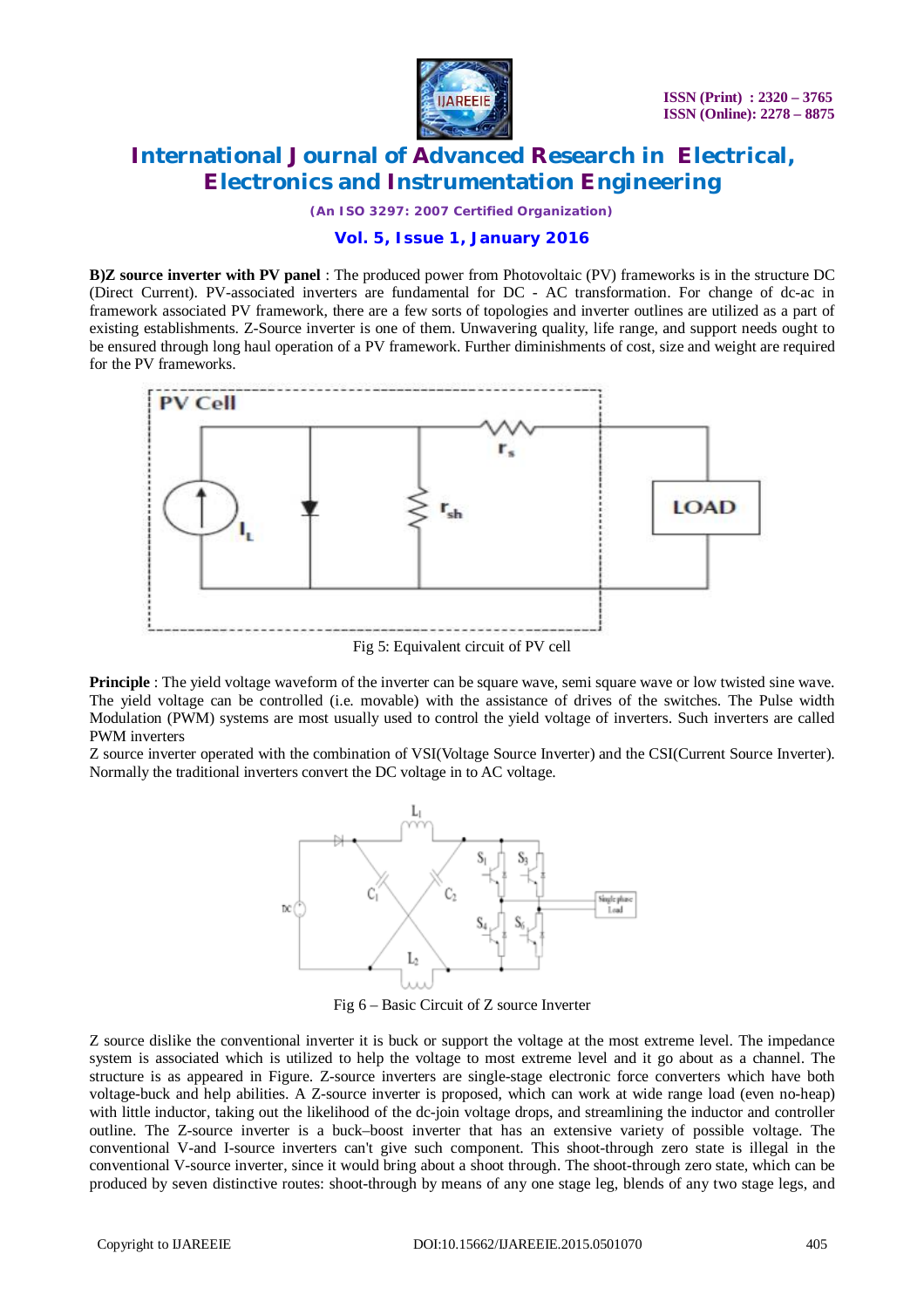

*(An ISO 3297: 2007 Certified Organization)*

### **Vol. 5, Issue 1, January 2016**

each of the three stage legs. The Z-source system makes the shoot-through zero state and non-shoot through exchanging state is conceivable. This shoot-through zero state gives the interesting buck-help highlight to the inverter.

#### **C) Inductor choice**

Amid conventional operation mode, when there is no shoot-through, the capacitor voltage is constantly equivalent to the information voltage; along these lines, there is no voltage over the inductor and just an unadulterated dc current experiencing the inductors. The motivation behind the inductor is to restrain the present swell through the gadgets amid support mode with shoot-through. The normal current through the inductor is

$$
I_{l} = \frac{P}{V_{in}}
$$

Amid shoot-however, the inductor current increments directly, and the voltage over the inductor is equivalent to the voltage over the capacitor; amid non-shoot-through modes (six dynamic modes and the two customary zero modes), the inductor current reductions sprightly and the voltage over the inductor is the distinction between the information voltage and the capacitor voltage.

$$
L_1 = L_2 = fV_c
$$

#### **D) Capacitor Selection**

The reason for the capacitor is to retain the present swell and keep up a genuinely steady voltage in order to keep the yield voltage sinusoidal. Amid shoot-through, the capacitor charges the inductors, and the current through the capacitor rises to the current through the inductor. In this manner, the voltage swell over the capacitor can be generally ascertained by

$$
C_1 = C_2 = I_{av}f
$$

#### **V. Z SOURCE INVERTER WITH PERTURB & OBSERVE CONTROLLER WITH PV FED**

The output power of the sunlight based PV module alters with change in course of the sun, change in sun oriented insolation level what's more, change in temperature. Additionally there is a maximum power point in the PV attributes of the PV module for a specific working condition. It is coveted that the PV module works near this point, i.e., yield of the PV module approaches close to MPP. The procedure of working PV module at this condition is called as maximum power point technique (MPPT). Maximisation of PV force enhances the usage of the sun oriented PV module.[11] Many MPPT calculationshad been proposed before. Incrementalconductance **&**Perturb Observe method is mainly used.



**Fig 7: Z source inverter with MPPT** 

**Perturb & Observe method :** Irritate and Observe technique : In this framework the controller changes the voltage by a little entirety from the bunch and measures power; if the power increases, further modifications in that bearing are endeavoured until power no more augmentations. This is known as the Perturb and Observe strategy and is most essential. It is suggested as a slant climbing framework, in light of the way that it depends on upon the rising of the curve of power against voltage underneath the most compelling power point, and the fall over that point. It is the most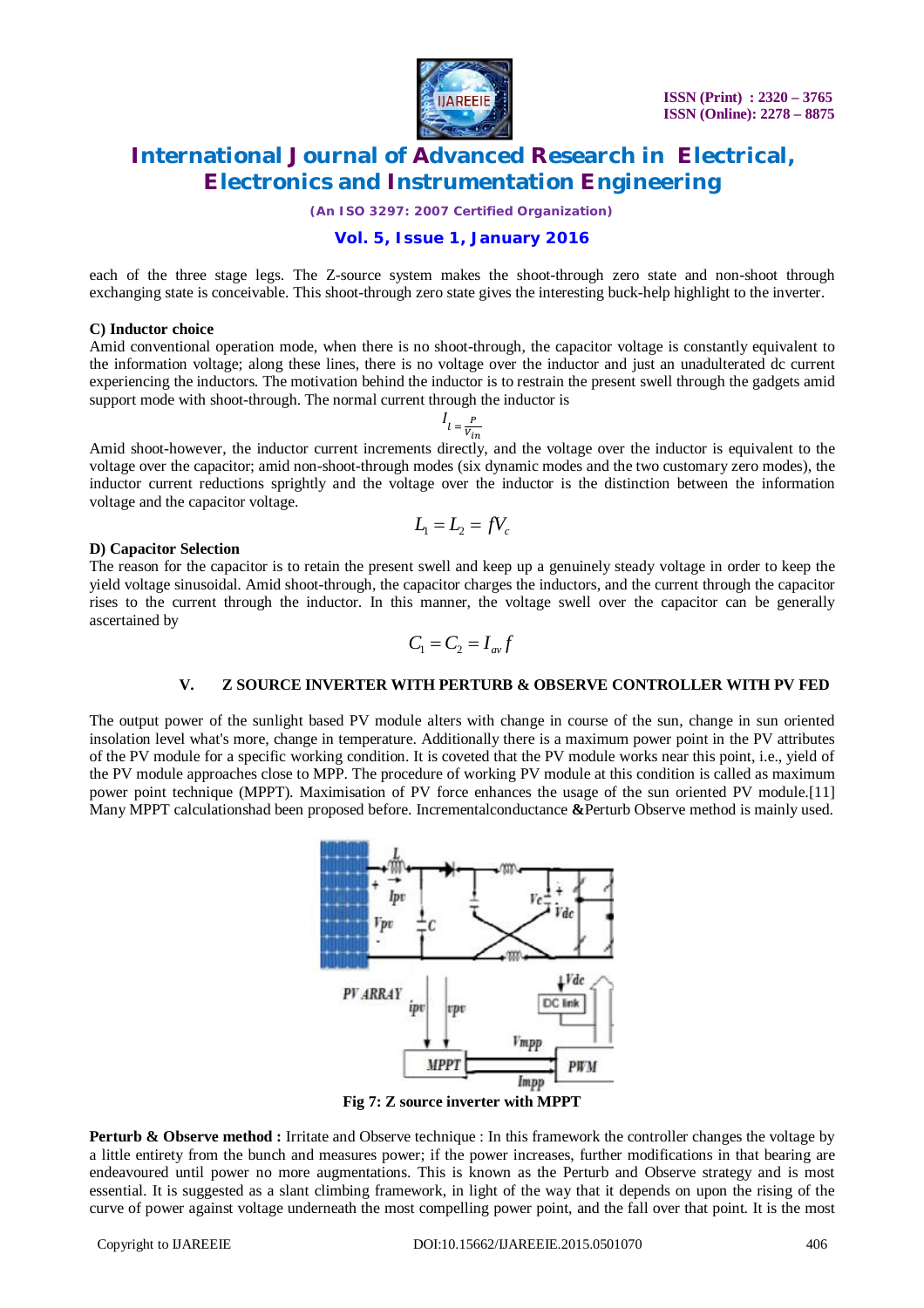

*(An ISO 3297: 2007 Certified Organization)*

### **Vol. 5, Issue 1, January 2016**

frequently used MPPT method as a result of its straightforwardness of usage. Bother and Observe strategy may achieve top-level profitability, gave that a suitable judicious and adaptable slant climbing technique is grasped

Daylight based cells have a many-sided relationship amidst temperature and full scale resistance that makes a nondirect yield capability which can be inspected in light of the I-V bend. It is the inspiration driving the MPPT structure to test the yield of the PV cells and apply the most ideal resistance (weight) to secure most great power for any given biological conditions. MPPT gadgets are regularly organized into an electric power converter structure that gives voltage or current change, isolating, and control for driving distinctive burdens, including power networks, batteries, or motors.



Fig 8 : Flowchart of P & O controller

The P&O calculations work by intermittently annoying (i.e. augmenting or decrementing) the cluster terminal voltage or current and contrasting the PV yield power and that of the past irritation cycle. On the off chance that the PV cluster working voltage changes and control expands (dP/dVPV>0), the control framework moves the PV exhibit working point in that bearing; generally the working point is moved the other way. In the following irritation cycle the calculation proceeds in the same way.Starting from a working point An, if air conditions stay roughly consistent, a bother ΔV the voltage V will convey the working point to B and the annoyance will be switched because of a diminishing in force. On the other hand, if the irradiance increments and shifts the force bend from P1 to P2 inside of one testing period, the working point will move from A to C. This speaks to an expansion in force and the annoyance is kept the same. Subsequently, the working point veers from the MPP and will continue wandering if the irradiance consistently increments. The technique is advanced in such a style that it sets a reference voltage of the module corresponding to the peak voltage of the module. A P&O controller then acts to transfer the operating point of the module to that particular voltage level